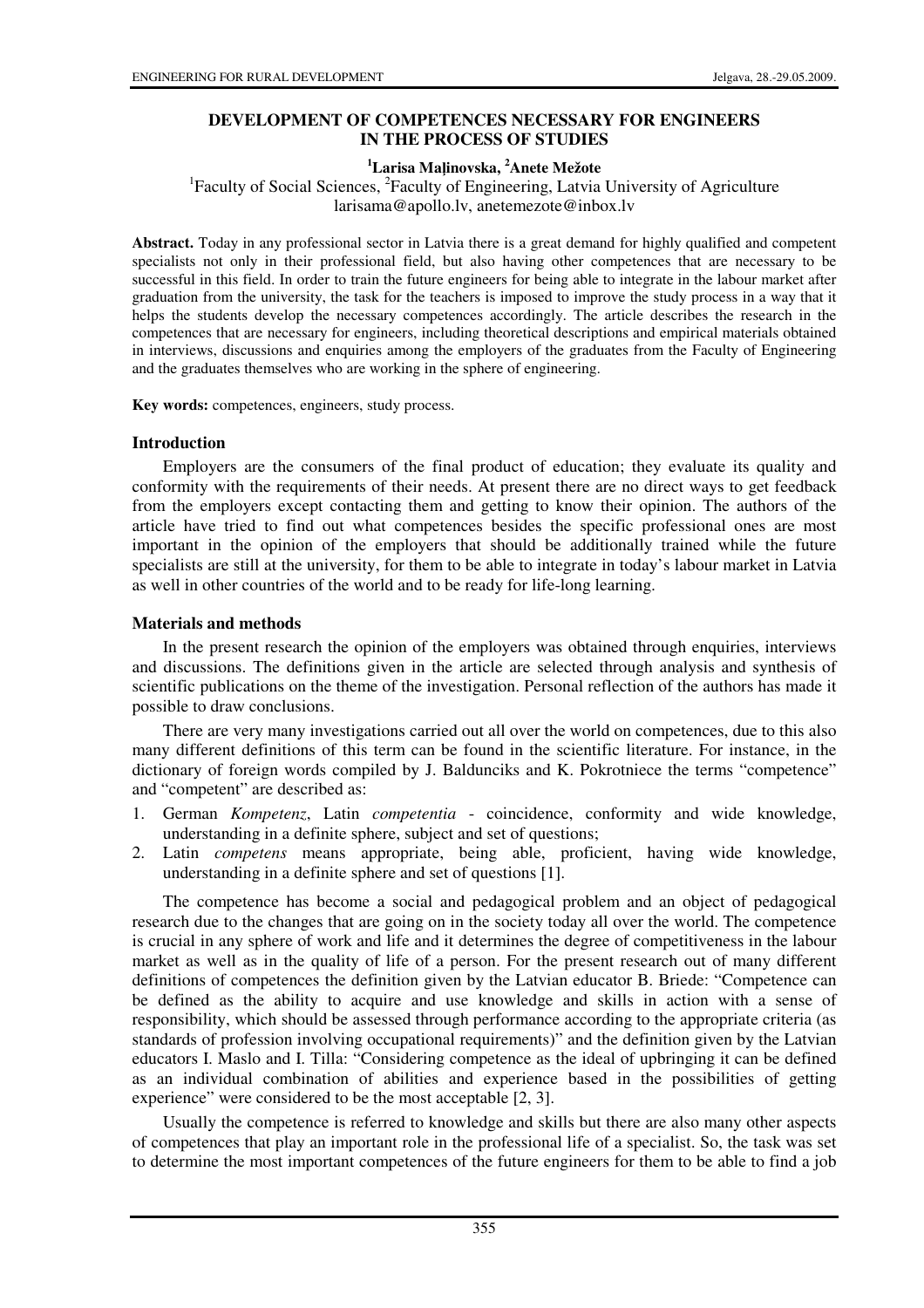after graduation and make a carrier afterwards in their professional field as well as to be ready for learning life-long.

The first experiment was carried out from 2003 to 2006 within the frame of an international scientific Leonardo da Vinci project "CLIL.AXIS" in which five countries participated – Latvia, Finland, Great Britain, Poland and Spain. CLIL means content and language integrated learning. The results obtained in the mentioned project were used to determine the changes in the situation of the requirements about the competences of the engineers five years ago and today.

The next experiment was started in 2008 with an interview among the employers and graduates who are working in the field of engineering. They were asked to mention the competences that are most necessary to be a competent and successful specialist, and to rank them according to the importance. The employers were not given any versions of the answers; the engineers were given a list of competences among which to choose to their mind the most important ones. The list included the following competences:

- specific professional (theoretical and practical),
- practical application of knowledge,
- team work,
- communication (these skills include also team work, ability to communicate in Latvian and foreign languages, to apply them in professional everyday situations),
- native language and foreign language,
- cross-cultural communication,
- planning,
- organizational,
- adaptation in new situations.
- independence in acquisition of new skills,
- collection and processing of information,
- computer skills,
- independence in decision making etc.

Eighty employers and engineers who are working in Riga, Jelgava, Talsi, Tukums and Liepaja were interviewed. After processing of the obtained results the following conclusions can be drawn: professional knowledge ranks first, it is followed by communication skills and quite surprisingly the foreign language skills were mentioned in the third place. It is obvious that professional knowledge is needed to do the required work qualitatively. The respondents explained the necessity for communication skills – as the graduates have higher education they occupy the managing positions. So, their work is in close relation with people around, not only their colleagues but also their clients. Besides, they have to communicate also with people from foreign countries as work in the sphere of engineering requires co-operation not only among people in Latvia, but also with foreigners. Foreign countries can be consumers as well as suppliers or consultants. Team work was mentioned as the fourth most important competence in the work in the sphere of engineering.

An interesting opinion was expressed by some of the employers about the foreign language competences. Although they are working in a Latvian company and dealing only with Latvian clients, they would still prefer to have employees being competent at least in one foreign language, preferably English. In general, the most often mentioned foreign languages were English and Russian, followed by Swedish and German, and in some cases French, Spanish and Italian were mentioned. The last mentioned languages were not referred to as compulsory. The reason for the necessity to know foreign languages was explained by the fact that the relations with different foreign languages are developing very fast all the time and in the future they may have the need for employers having the mentioned competences.

The employers consider motivation to be very important for performing work successfully. Motivation can be considered as a component of competence. Surely, motivation plays a very significant role in any work. It is necessary to have motivation to learn while at the university as well as being a specialist at work after graduation. Here it should be mentioned that motivation should be stimulated by the employers in different ways to make their employees be highly motivated. The same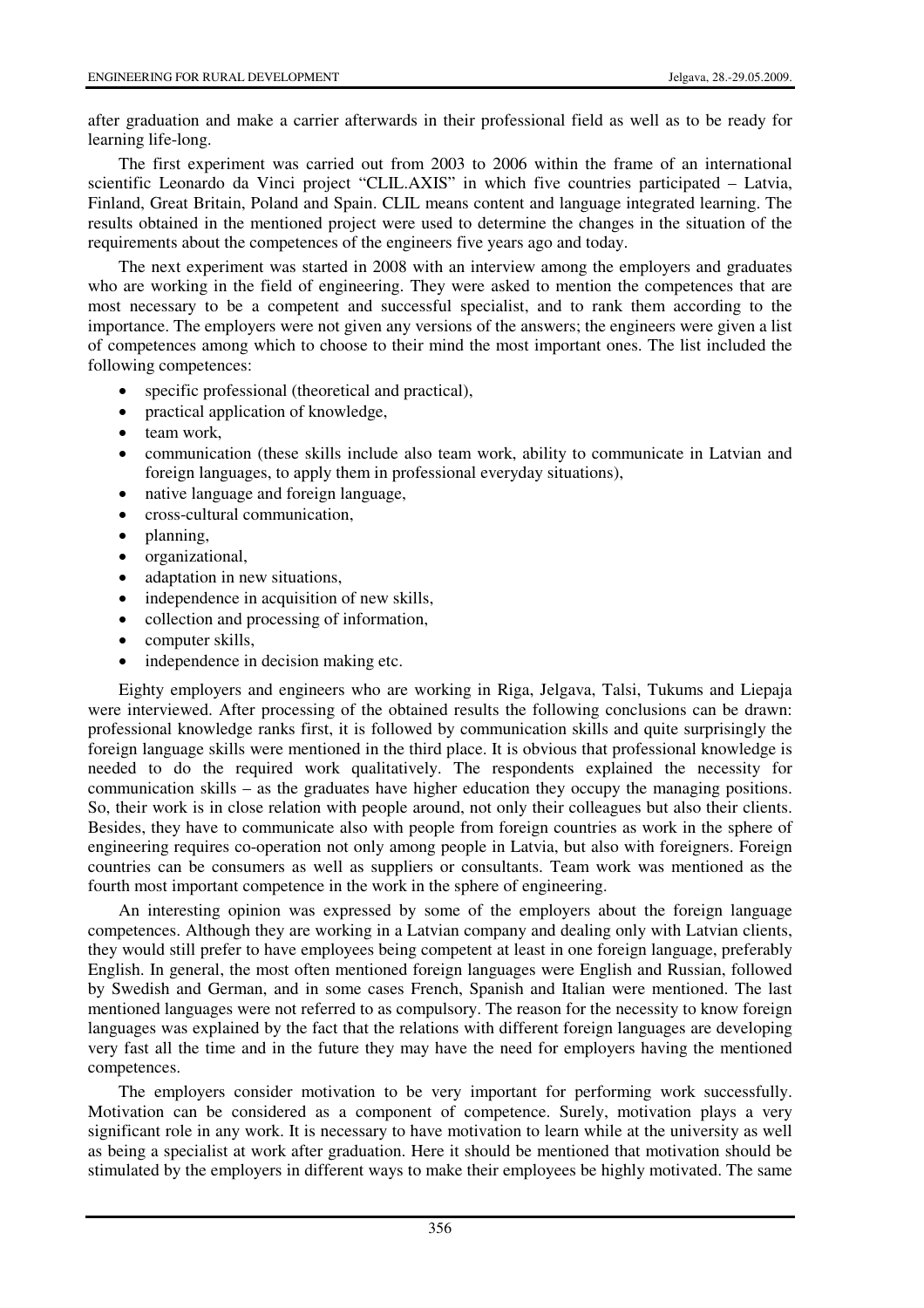can be said about the teachers at the university – it is possible to use many different methods in the process of studies to make the students motivated for learning.

We would like to mention CBI – competence based instruction that is an effective teaching method which is largely used, for instance, in the Netherlands. The authors of the article had an opportunity to visit the CAH Dronten University of Applied Sciences in this country and get acquainted with how this method is applied practically teaching students in international groups. The teacher acts as an adviser and consultant; the students are learning through doing. They are given instructions and the main operations are shown or explained, but the assignments are performed independently. Of course, the students can ask for help if there are some unclear situations or they cannot do the work by themselves. Applying this method in the process of studies it is possible to consider the individual peculiarities of the students and to train them in being autonomous. Teaching students through application of the mentioned method assessment is very important; it should be very fair-dealing, tactful and objective. The students should be able also to self-assess their performance. Only in co-operation of teachers and students the competence based instruction can be used successfully in training students in the process of studies at the university.

The employers mentioned also such components of competences as experience, attitude and values. They are as important as other competences because they determine the way how people do their job, with what responsibility, feelings etc.

It is interesting to mention that in the previous research that was carried out within the frame of the international scientific Leonardo da Vinci project CLIL.AXIS in which the authors of the article were involved for three years the obtained results were quite similar. The core CLIL (Content and language integrated learning) competence that was mentioned by the respondents – students, who were enquired within the frame of the mentioned project, was language/communication based as it is needed for successful co-operation in the professional environment. The language/communication based competence ranks first within the CLIL core competences. It is defined as:

- 1. Sufficient target language and pragmatic skill for the CLIL type followed so as to be a comprehensive input producer;
- 2. Sufficient knowledge of the learner's majority language;
- 3. Fluency in an additional language, which may be the CLIL target language, or some other (of particular relevance to target language native speaker teachers as regards personal additional language learning experience) [4].

### **Results and discussion**

The results of the interviews show that the employers are more or less satisfied with the professional skills of young specialists but often they lack other competences that are also important according to the opinion of the employers. Among the competences and their components that were mentioned above in the text intellectual capacity was also mentioned. Intellectual capacity, including problem solving, is an integral part of the general activity of giftedness [5]. It involves the identification of the problem, the setting up of different hypotheses, the testing of those hypotheses through researching new material and through comparing the new material to previously acquired knowledge and through planning experiments to facilitate the testing of those hypotheses [6].

Analysing the publications related to the competences necessary for engineers in their professional life it is possible to come across many other skills that are mentioned in this respect. As, for instance, in one of the latest publications – the teaching aid "Global Positioning Technologies in Agriculture" the authors A. Vilde, Ā. Ruciņš and D. Viesturs who are closely connected with education at the Latvia University of Agriculture have pointed out that the first and main prerequisite for the development of Precision Agriculture in Latvia is training of high level agricultural specialists, and uniformity of science and practice. They say that the documentation, programs and technical equipment of GPS (Global Positioning Technologies) have been developed in the United States of America; therefore, the original names and symbols are given in the English language. The authors in the teaching aid have used them in definite cases in English giving also their Latvian equivalents considering that it is useful as it will help understanding and promote better acquisition of the teaching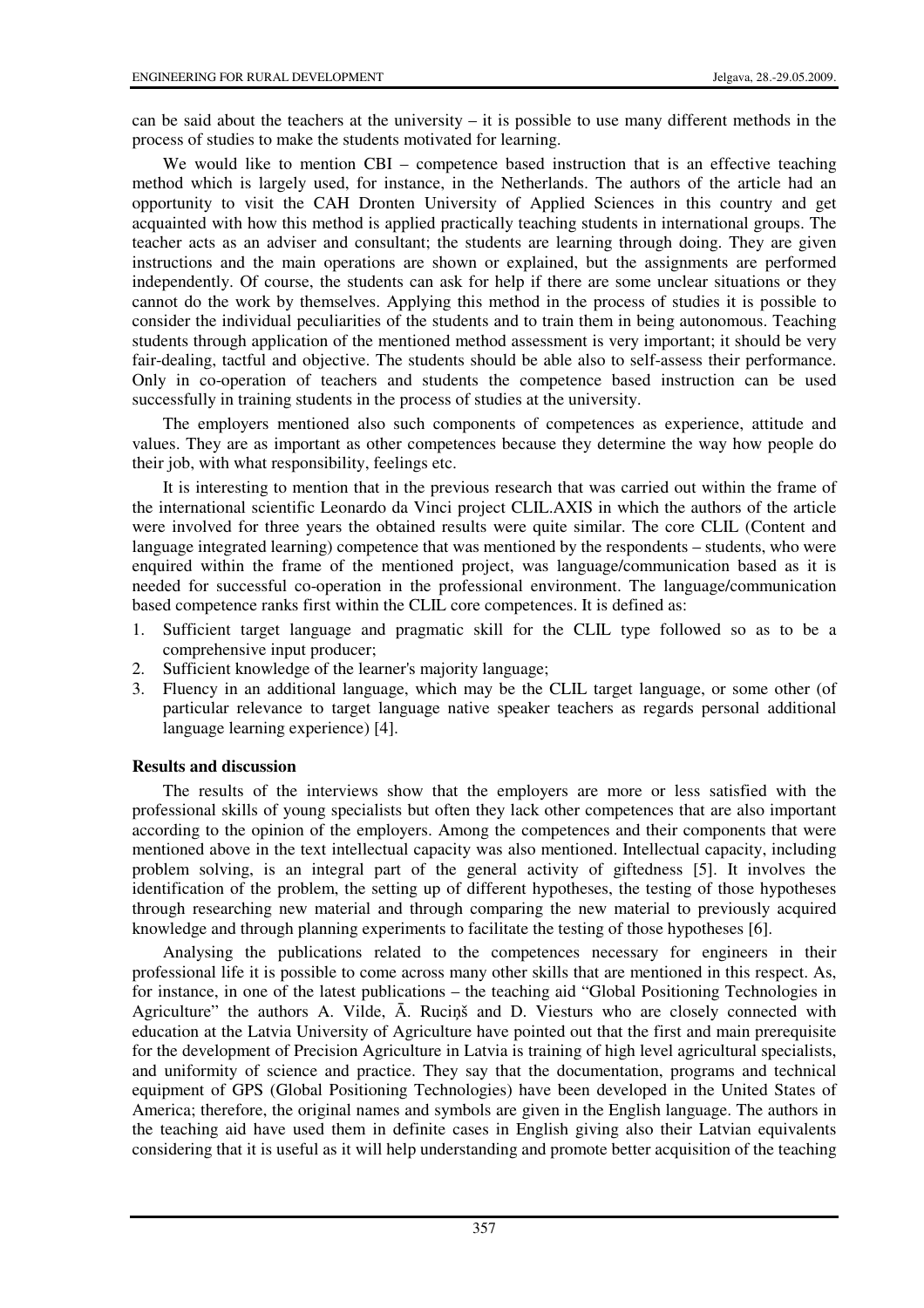context, especially for those students who are learning the English language at the university [7]. This is another example proving the necessity for foreign language competences.

Foreign language learning is a desirable way to help students in the development not only of their professional competences but also in the development of their personalities as it includes broadening of the world outlook and the improvement of almost all competences that are necessary for the future specialists that were mentioned by the employers. Besides, language is a part of cognition and it is linked with the thinking processes, memory and logic. The command of not only the native language but also of a foreign language or even several foreign languages has an important impact on a person's cognitive functioning.

Rapidly changing industrial and economic situation in Europe and in the world requires effective approaches to training engineers, including further and continuous education. Globalisation, computerization, mobility etc. require keeping up in learning, work and all other aspects of life.

The content of education alone cannot ensure sufficient professional background, intellectual development and abilities of the future specialists to adjust to the requirements of the changing labour market situation. A new task arises for the teaching staff of higher schools – to ensure appropriate learning environment for the students to train their skills in being able to adapt to new conditions, take independent decisions and become responsible for their own learning and results, be creative and flexible, evaluate professional situations and act accordingly. If the future specialists can reach a definite level in these competences it will ensure competitiveness in the labour market. This work requires devotion of the teachers and being able to make their investment in training highly qualified and competitive specialists for Latvia. It means not only supplying students with theoretical and practical knowledge in different subjects, but also development of high – qualified specialists as personalities is a very important task for the teaching staff of the university.

To achieve any remarkable results it would be advisable to reorganize the process of studies in a way that the employers are involved more or less in the development of the study programs or at least the teachers who are responsible for these programs should consult the employers and graduates working in their specialties. The students should have more possibilities for practical training that could be ensured through dynamic co-operation with higher schools and employers.

The authors of the article had an opportunity to visit Baranovichi State University in Belarus and get acquainted with the experience of training engineers there. The students at the mentioned higher school have a wonderful possibility to have practical training right in the process of studies as next to the building of the Faculty of Engineering there is a plant where students can have their practical sessions just after the theoretical course is delivered. So the acquired theoretical knowledge is at once strengthened through practical training. It is a well known fact that it is crucial that knowledge and skills have to be applied in action, in the present case, it means that the students can train the skills in their professional work.

Another way how to improve the process of studies is co-operative teaching and learning. The role of the teacher in co-operative learning as a partner in the interaction is not limited only to the teaching contents, but extends to a "background coordinator" who stimulates the student motivation, the student – teacher, and student – student interacting. The teacher stimulates students to make statements, to confront and defend their views and ideas. The teacher directs class discussions: creates situations in which each student will feel free to enquire and research; structures the students' thinking (by turning their spontaneous sayings into precise statements, confronting them with their own sayings, leading them by adding sub-questions, and stimulating them to generalize, to extract what is essential etc.), invites them to check again, and make comments on what has been stated. To ensure an effective group functioning the teacher should help his/her students to master such skills as: active listening to their peers, respect for speech rights of others, accepting one's own share of responsibility in the scheme of group work, sharing one's own views and ideas with others [8].

Judging by this statement we can conclude that almost all the necessary competences for engineers can be trained through cooperative learning. Also critical, analytical and productive reasoning is acquired through discussions and exchange of ideas. Teachers should stimulate students' active participation and indirect acquisition of knowledge; teachers create situations in which students can analyse, compare with what they already know, determine and observe relations and links between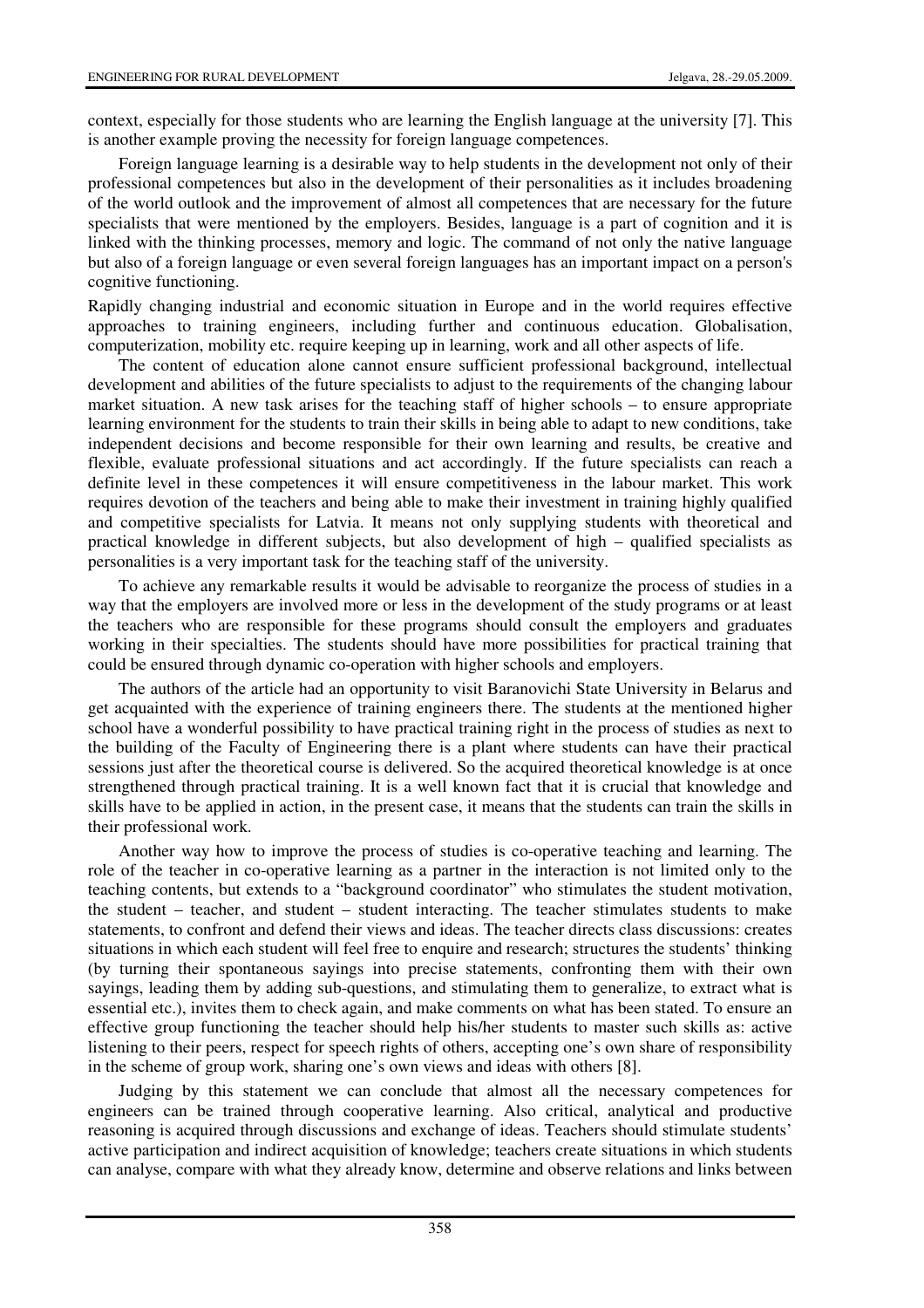notions, draw conclusions and accumulate new knowledge in these processes. It helps the students to raise their level of understanding how to apply the theoretical knowledge that has been delivered by the teachers in practical situations.

Accessing content information through different foreign languages can provide added value to the subject matter itself and it helps broaden horizons through providing opportunities for critical thinking. For instance, a module can be used which examines the same topic in a contrastive way using materials from different language perspectives [9]. Application of this approach leads to interdisciplinary co-operation that can be considered to be quite a new approach to language teaching, that is, integration of language and non-language learning. The curriculum should be influenced by specific needs: teaching English for special purposes (in the given case – engineering) as well as individual approach to students using individual styles and strategies. Although the main focus will be on the development of professional competences, language skills can be developed alongside. It prepares the students not only for their professional competitiveness but also for life-long further education. The specialists will be able to learn after graduation from the university not only in their target language at home but also abroad. When using a foreign language as a tool for studying other subjects, remarkable achievements can be made [9].

As the results of the enquiry among the employers show, the opinion is expressed that the present system of education cannot satisfy the growing requirements of the labour market. This opinion was substantiated by the statements that young specialists have low practical skills and the theoretical knowledge is not adequate to the practice. The authors of the article consider that an advisable way how to eliminate this drawback is collaboration with the employers. The importance and relevance of collaboration between university and industry in engineering education and industrial training in an era of advancing technology and modern production processes was stressed already in 1996 in the booklet "3rd East-West Congress on Engineering Education under the Theme: Re–Vitalising Academia/Industry Links" [10].

Summarising and considering the opinions expressed by the employers and analysing the scientific publications it is clear that the process of studies at the university should be improved taking into account the suggestions of the employers in developing the curricula for training engineers.

Further research is necessary in the ways and methods how to achieve the improvements that could ensure more qualitative results in training high-quality engineers that could be competitive in Latvian as well as in foreign labour markets.

# **Conclusions**

- 1. Our world is undergoing different rapid changes under the conditions of globalization, modernization and abundant flow of information that determine new requirements for specialists to be competitive in the labour market. Adequate and developed level of competences ensures successful integration in this market. The most necessary competences for engineers besides the specific professional ones that are mentioned by the employers are communication, foreign language competences and skills to work in a team.
- 2. In order to improve the process of studies at the university and ensure training of high-quality engineers it is advisable to include the employers in the development of the study plans and curricula taking into consideration their suggestions and proposals.
- 3. It is also necessary to link theoretical knowledge the students acquire at the university with practical experience that the students can get while in internship or work placements in companies and enterprises the field of which is related to the specialty the future engineers are studying.
- 4. Foreign language teachers are open to use different new approaches and styles in foreign language teaching like content and language integrated learning and co-operative teaching/learning collaborating with the teachers of special courses to make the process of studies not only more efficient but also interesting and enjoyable for the students and to motivate the students for learning both – the foreign language and their special subjects.
- 5. The foreign language competences are developed in the foreign language sessions through the development of the four practical skills: speaking, listening, reading and writing, so learning of foreign languages has a great potential to develop also students as personalities and to improve